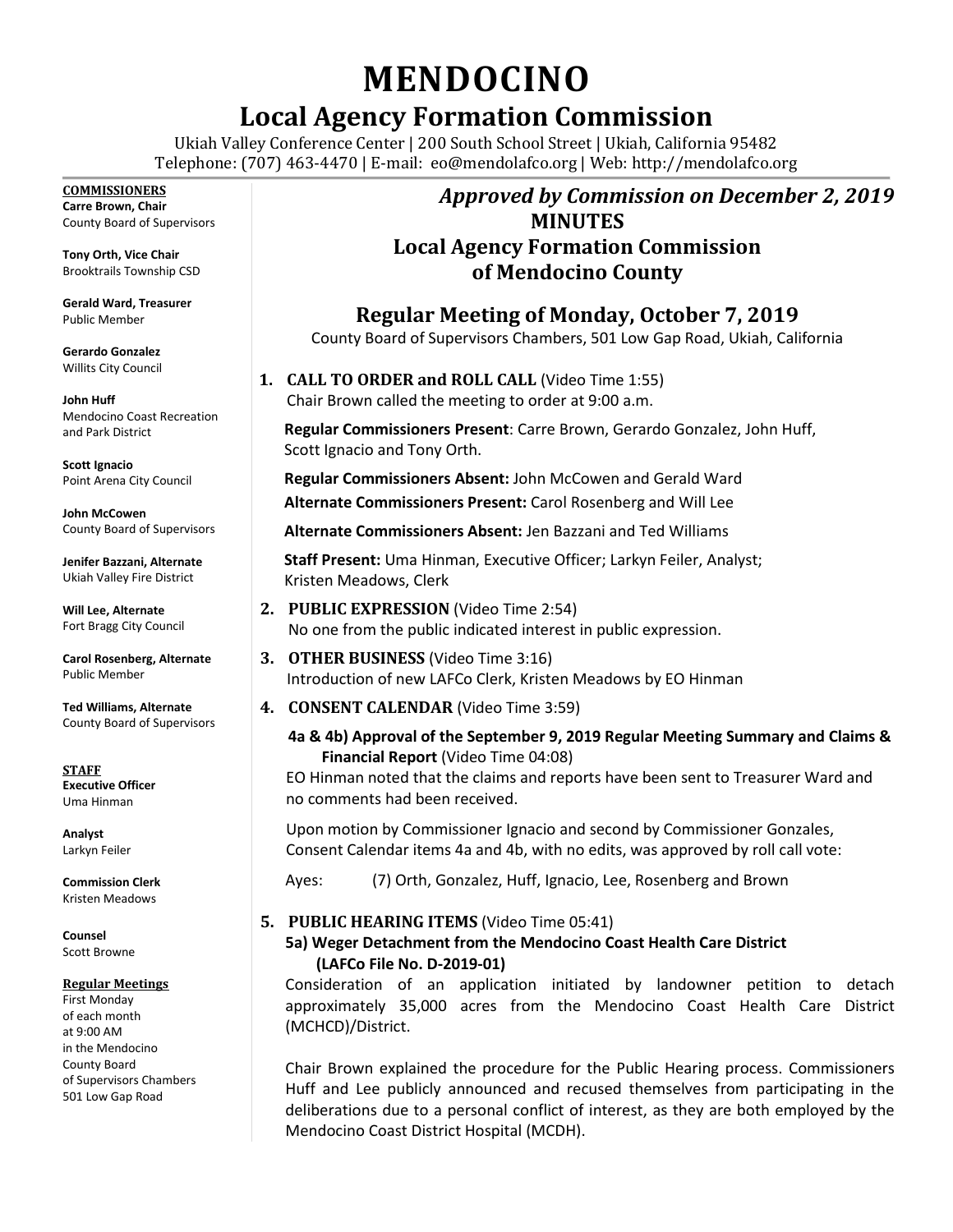EO Hinman explained that correspondence was received from the Law Offices of Atkinson, Andelson, Loya, Ruud, & Romo in the late afternoon of Friday October 4, 2019 on behalf of the District, raising CEQA concerns and requesting continuance of the Public Hearing to November 4, 2019. EO Hinman further explained that upon consultation with LAFCo Legal Counsel, LAFCo staff has changed the previous recommendation of approving the application to continuing the Public Hearing item to the next public meeting on November 4, 2019 in order to provide time for LAFCo Counsel to review the concerns raised in the letter.

Analyst Feiler presented the staff report summarizing the detachment application, presenting analysis of EMS Dispatch data for the detachment and adjacent area over an eight-year period, potential financial impacts of the detachment, and the Notice of Exemption from the California Environmental Quality Act (CEQA) pursuant to Title 14 of the California Code of Regulations §15061(b)(3).

Chair Brown invited the Chief Petitioner and District Representative to make presentations at 9:17 a.m.

Landowner and Chief Petitioner for the application, Lisa Weger, presented supporting information for the detachment and exemption from CEQA. She also thanked staff and complimented their work on the report.

Commissioner Ignacio asked questions relating to the route of travel and frequency of EMS response. Ms. Weger listed the roads used - Orr Springs, Ukiah-Comptche, and Highway 1 - and added that a drive to Ukiah takes about 30 minutes, while a drive to Fort Bragg takes over an hour. She referenced the dispatch data in the staff report noting that coastal response was 6% of the overall emergency calls.

MCDH CEO, Wayne Allen, presented comment stating that he received the Staff Report on October 2, 2019 which did not allow sufficient time to analyze the data. He respectfully requested a one month postponement. Chair Brown asked Allen if he was part of the previous discussions over the past 10 months, he confirmed participation. Commissioner Ignacio asked Allen about his tenure with MCDH. Allen stated he began his most recent service in April 2019. Ignacio noted that Allen was not part of the January 10, 2019 meeting mentioned by Ms. Weger.

Davey Beak, MCDH Ambulance Transportation Manager and Comptche Fire Chief, provided comment opposing the detachment, noting that the ambulance staffing on the coast is much more robust than the Ukiah corridor and that road conditions were better to the west of the detachment area. Mr. Beak also noted that he had sent a letter to LAFCo in early 2019 regarding emergency response to the area in response to the Weger Pre-Application Review request. Commissioner Orth asked for clarification regarding dispatch of the closest ambulance, noting the "golden hour" of life threatening emergencies. Mr. Beak confirmed that the closest ambulance would be dispatched, nothing it depends on where ambulances are and which are available. Mr. Beak also noted that in most lifethreatening emergencies, air ambulance would be the most common dispatched response in the area proposed for detachment. Commissioner Gonzalez clarified that emergencies with heavy trauma would be dispatched from CAL FIRE at the Howard Forest Station.

Chair Brown opened the Public Comment Period for the Public Hearing at 9:43 a.m.

Fourteen members of the public spoke in support of the application, all residents or landowners of the area proposed for detachment: Charlotte Jacobs, James Weger-Hodge, Tom Madden, Bill Johnson, Cathy Ellis, Craig Blencowe, Barry Vogel, Donald Hodge, Stuart Marcus, Terry d'Selkie, Roland Sanford, Joseph Silverman, Randolph Wood, and Ray Bentley.

Chair Brown invited the Chief Petitioner and District Representative to make closing remarks.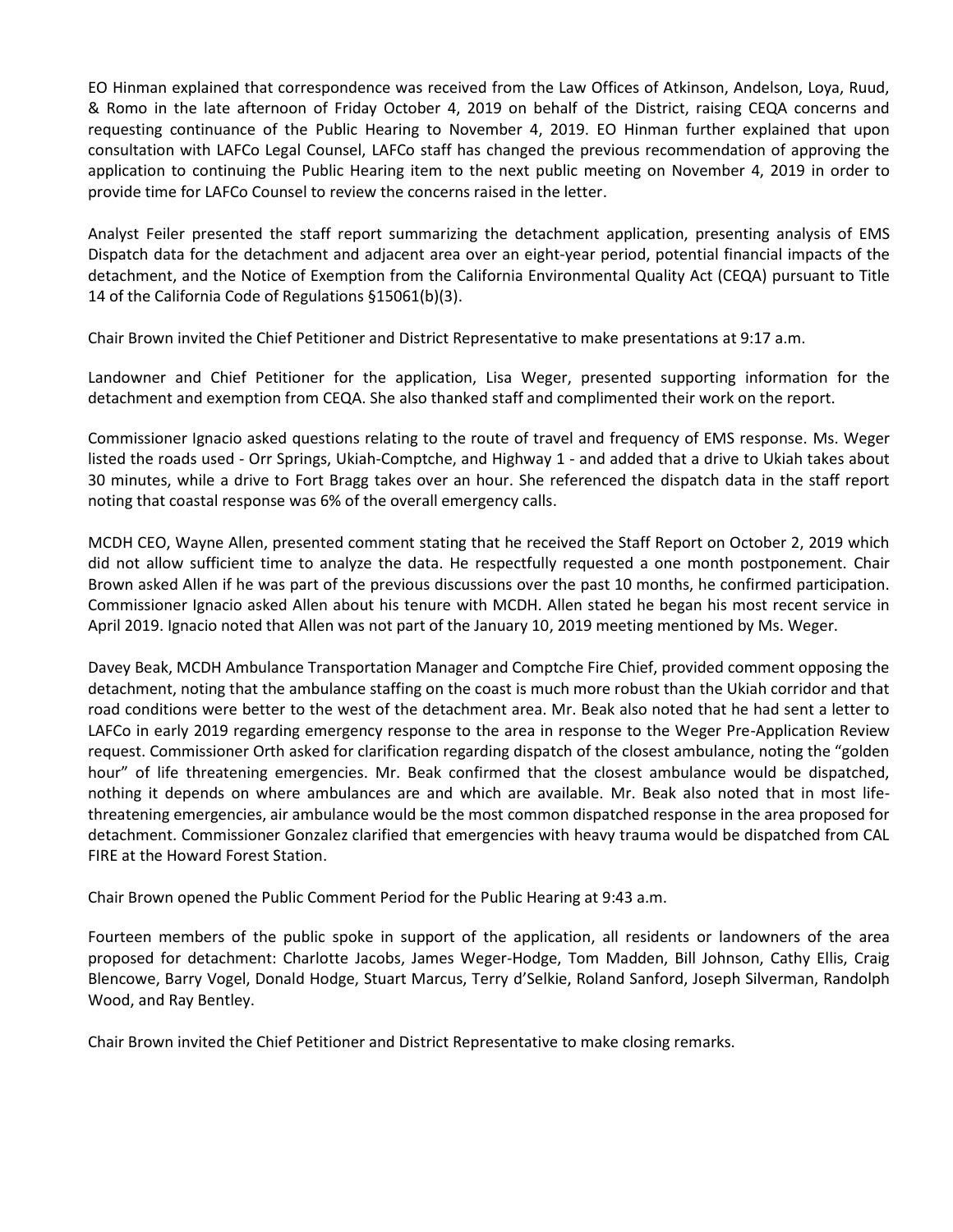Chair Brown thanked the pubic for their attendance and comments, and upon consensus of a majority of seated Commissioners, Chair Brown continued the Public Hearing to the next regularly scheduled Commission meeting on November 4, 2019 at 9 a.m. or shortly thereafter. The Public Hearing and the Public Comment remains open.

**TEN MINUTE BREAK** (Video Time 1:25:31) Chair Brown called a break from 10:25 to 10:40.

#### **6. WORKSHOP ITEMS** None

#### **7. MATTERS FOR DISCUSSION & POSSIBLE ACTION**

#### **7a) Alternate Public Member Recruitment** (Video Time 01:41:22)

EO Hinman presented the staff report, noting the deadline of October 28, 2019 and that the vacancy announcement had been posted on September 19, 2019 and was published in the newspapers, posted on the website, and posted on the office door.

#### **7b) CALAFCO Dues Structure Proposed Changes** (Video Time 01:41:24)

EO Hinman presented the staff report and discussions with other LAFCos regarding the CALAFCO proposal, noting it was a continued discussion from the September 2, 2019 meeting and that the agenda packet included information requested by the Commission. Discussion ensued. Commissioner Orth supported a higher population cap. Commissioner Ignacio suggested a minimum population of 125,000 to trigger the base dues of \$1,000. The Commission requested an advance copy of the Ventura LAFCo proposal before the CALAFCO Annual Business meeting.

#### **7c) CALAFCO 2019 Board Elections** (Video Time 01:58:34)

EO Hinman presented the staff report, noting information regarding the nominees were included in the agenda packet. The Commission unanimously supported voting for David Couch and Bill Connelly.

#### **8. INFORMATION/ REPORT ITEMS**

#### **8a) Work Plan, Current, and Future Proposals** (Video Time: 02:07:15)

EO Hinman presented the staff report, noting no changes to new applications or future proposals.

#### **8b) Correspondence** (Video Time: 02:12:50)

EO Hinman noted the SDRMA President's Special Acknowledgement Award for Property/Liability Program.

#### **8c) Executive Officer's Report** (Video Time: 02:13:40)

EO Hinman reported on the following:

- Meeting with City staff (Phil Williams and Craig Schlatter) regarding the City's Sphere of Influence update, LAFCo's Area of Interest Policy, and agricultural and open space policies. Chair Brown provided some background on the last General Plan Update and the history of the Right to Farm Ordinance, noting the Ukiah Valley Area Plan was an effort between the City and County to coordinate development in the Ukiah Valley. Phil Williams, Attorney representing the City of Ukiah, cautioned the Commission against expressing bias.
- $\degree$  Meeting with Point Arena City Manager regarding the process for formation of a harbor district.
- Meeting with Mr. Nicoll regarding inclusion of his parcels in the application for annexation of Masonite properties.